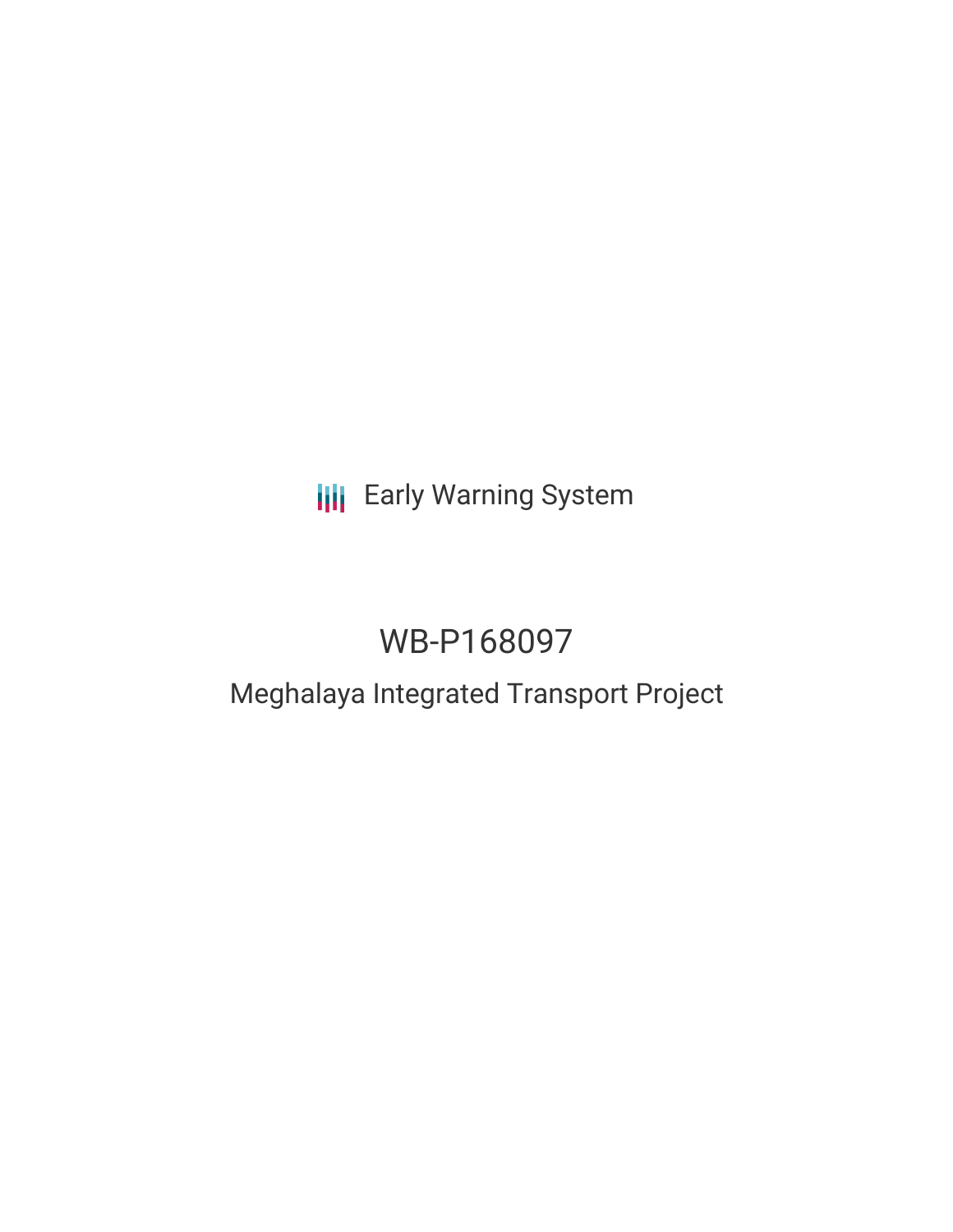

### **Quick Facts**

| <b>Countries</b>               | India            |
|--------------------------------|------------------|
| <b>Financial Institutions</b>  | World Bank (WB)  |
| <b>Status</b>                  | Proposed         |
| <b>Bank Risk Rating</b>        | U                |
| <b>Sectors</b>                 | Transport        |
| <b>Investment Amount (USD)</b> | \$120.00 million |
| <b>Project Cost (USD)</b>      | \$150.00 million |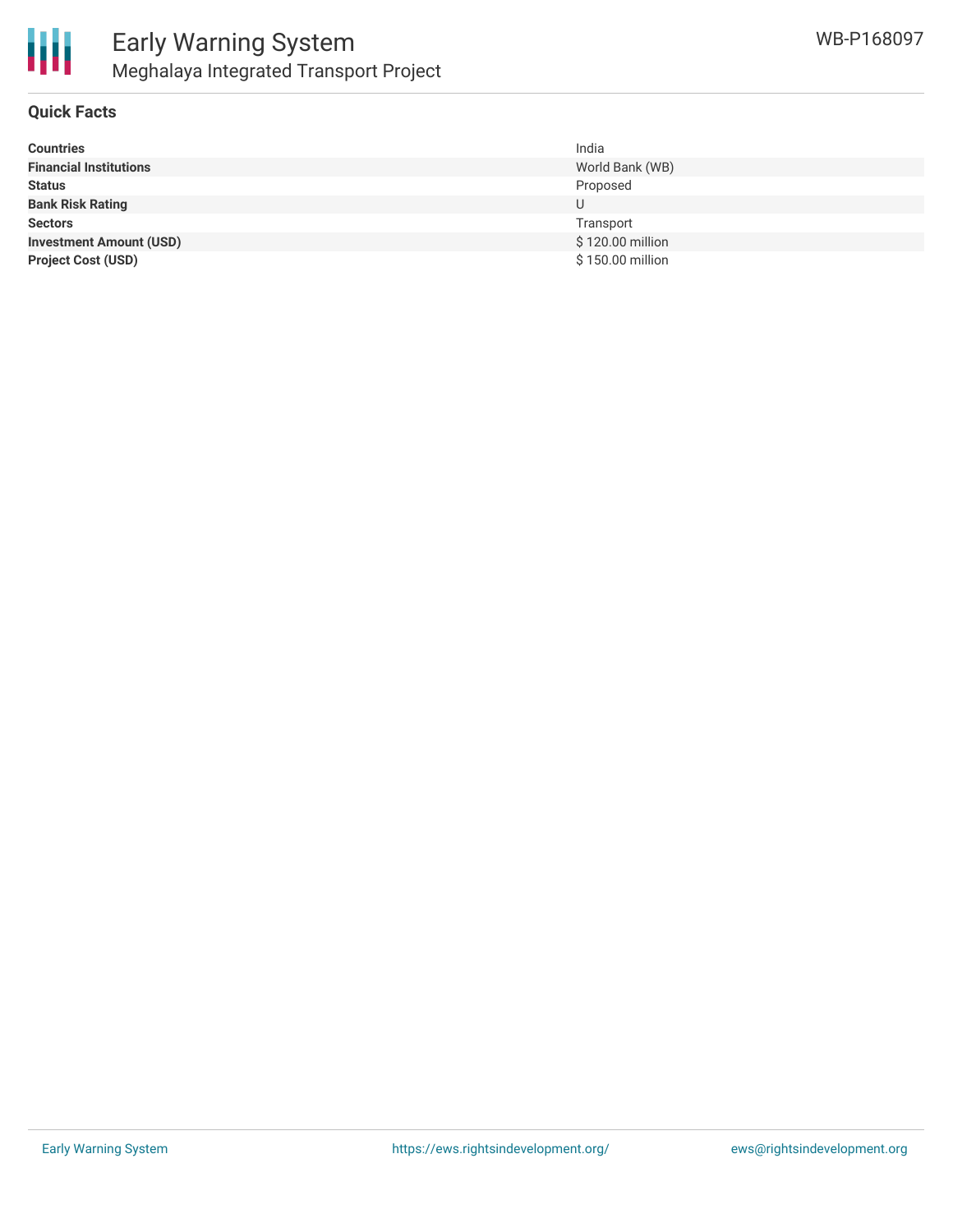

## **Project Description**

No information available at the time of writing.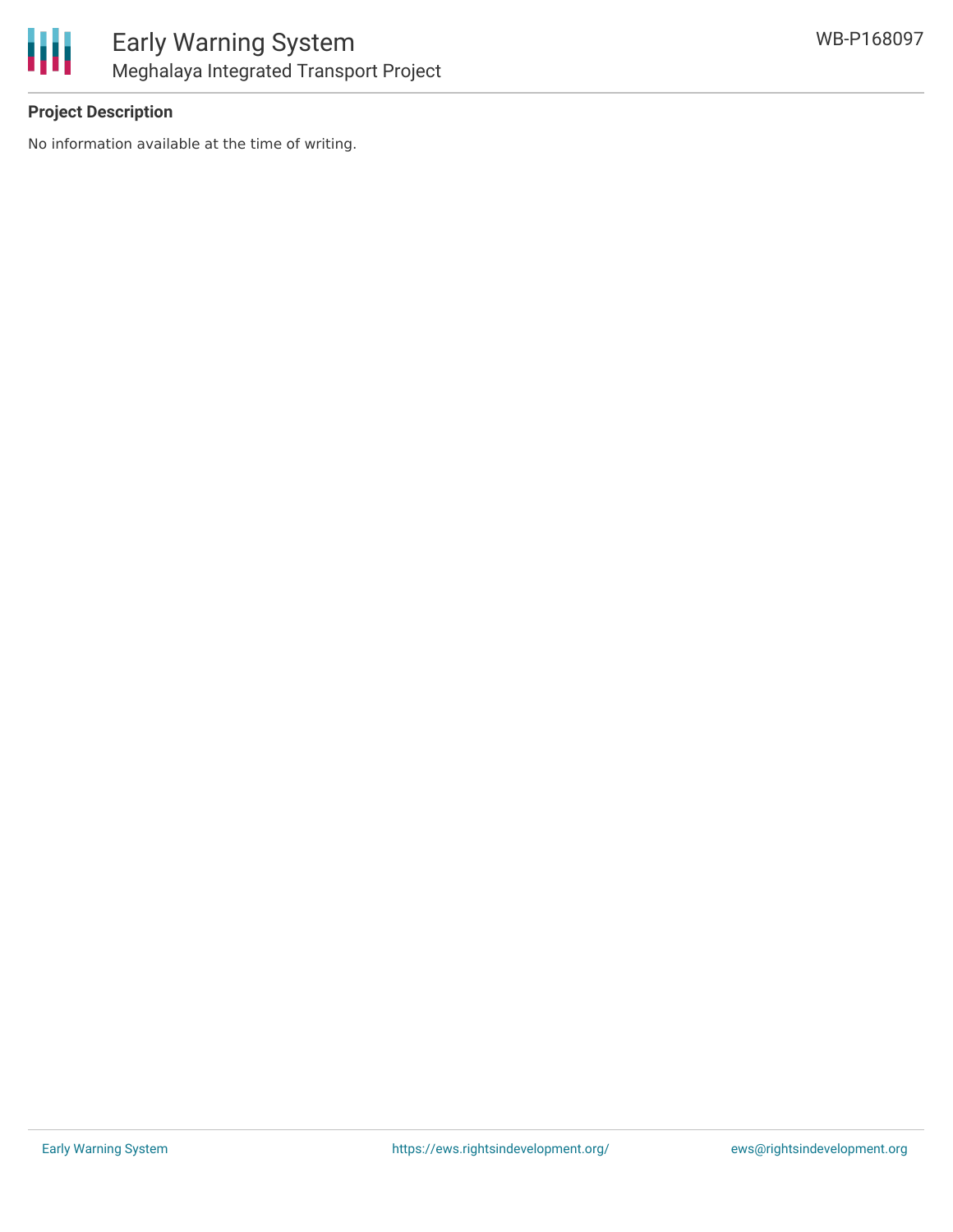

### **Investment Description**

World Bank (WB)